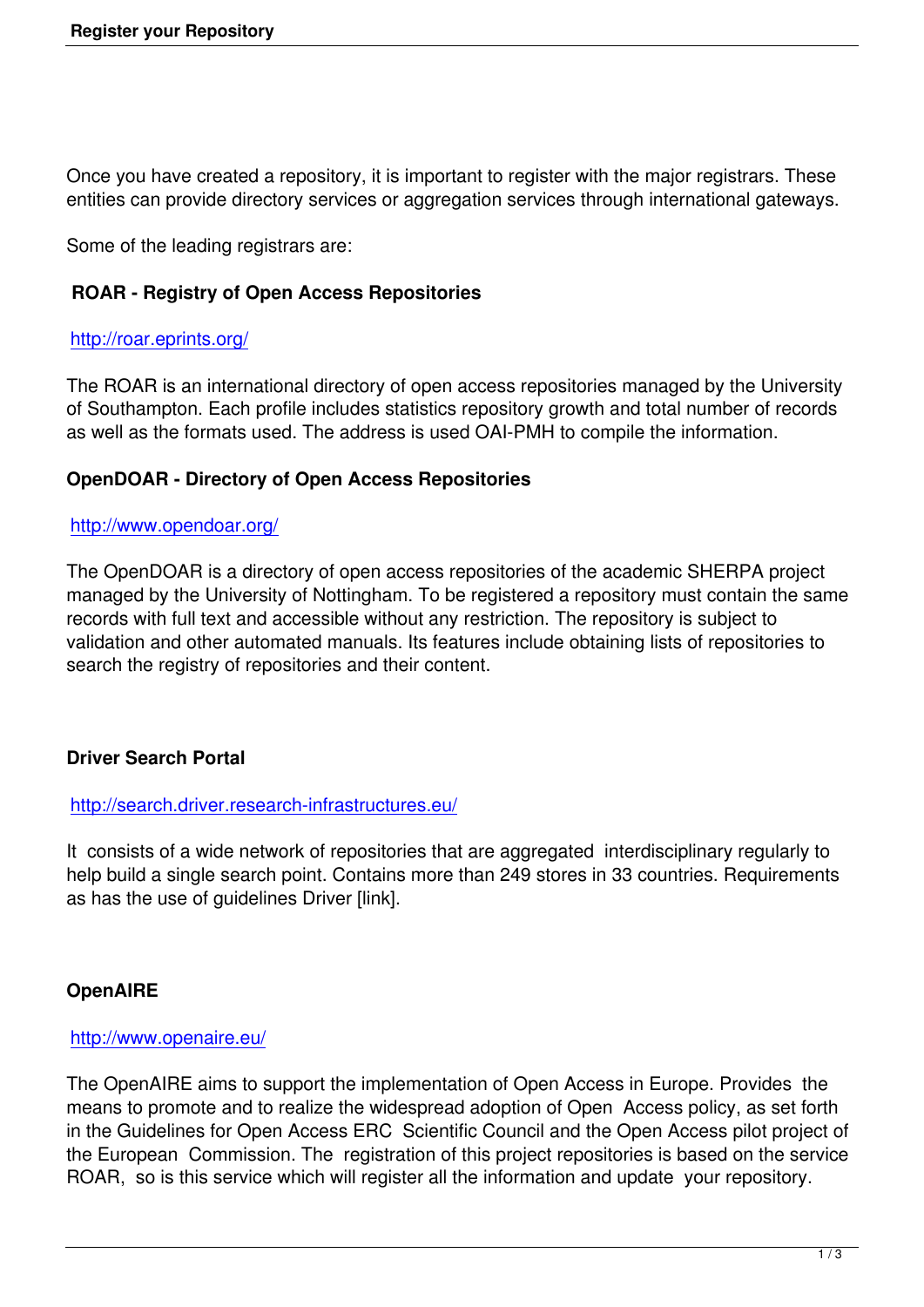## **OAIster**

#### http://www.oaister.org/

The OAIster is a search service based on OAI-PMH that covers not only open access [repositories. Google Sc](http://www.oaister.org/)holar uses this list of repositories to define the sources of information on open access.

**Other**

## **Repository 66**

### http://maps.repository66.org/

This service is a mashup of information that uses data from ROAR and OpenDOAR based on [Google Maps to create an inte](http://maps.repository66.org/)ractive map of the archives.

## **ROARMAP - Registry of Open Access Repository Material Archiving Policies**

#### http://www.eprints.org/openaccess/policysignup/

This service is used to record the policy or mandate of your institution, associated with your [repository. Allows you to monitor the adoption of](http://www.eprints.org/openaccess/policysignup/) policies related to open access repositories.

## **DSpace instances**

#### http://www.dspace.org/whos-using-dspace/Repository-List.html

In the case of your repository using DSpace, you can register your installation of DSpace on the [website. Contains only basic information about the repository an](http://www.dspace.org/whos-using-dspace/Repository-List.html)d serves only to monitor the implementation of DSpace installations.

#### **Openarchives.org - Registered Data Providers**

#### http://www.openarchives.org/Register/BrowseSites

This service registers information sources based on OAI-PMH. By registering your repository [allows you to perform a validation of their OAI interfa](http://www.openarchives.org/Register/BrowseSites)ce.